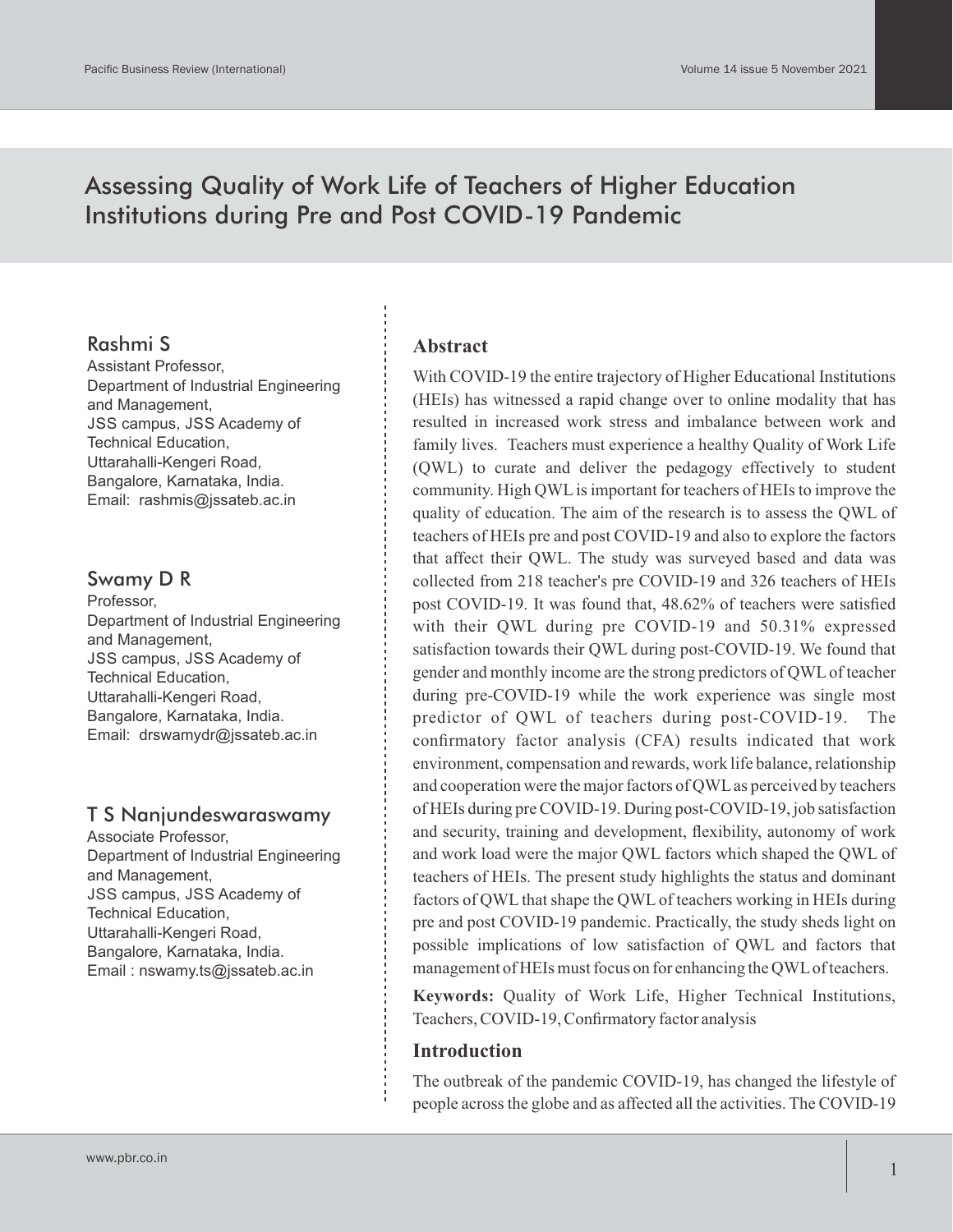pandemic has impacted the socio-economic status of both developed and developing countries like India due to the lockdown situation. To overcome this impact, organizations from all sectors including educational sectors have migrated to Work from Home (WFH) concept (Dubey and Tripathi, 2020) to continue their functions in the absence of global connectivity. The Higher Education Institutions (HEIs) sectors are no exception. In India, HEIs play a vital role in the development of the cultural, social and economy of the country. Education is imperative but life and health are much more important. With lockdown being imposed across the country, the management and teachers of HEIs were forced to work from home to curb the spread of pandemic and to continue lessons for students. The traditional classroom teaching was ceased and it was replaced by online mode (Jena et al., 2020) to keep the students engaged. This has resulted in unprecedented challenges for management, teachers and students of HEIs. Although in today's digital era, teachers and students are prone to many challenges such as lack of readiness of teachers and students; limited access to the right technological tools and skills to use equipment for online education, improper internet facilities and others has affected the teachers work life. This has caused a paradigm shift from teaching centric to learning centric system. The lockdown has caused professional setbacks for teachers and has also affected their personal life. Almost a century back, world had witnessed similar pandemic situation due to Influenza during 1981. The teachers then sent reading homework for students with less school work. But in 21st century, with access to various technological tools the teachers are required to design their own course material and effectively deliver the pedagogy to students to ensure continuous learning. Apart from regular teaching, faculty are involved in multiple activities related to institution. During COVID-19, as work has shifted to home, many teachers are facing difficulty to differentiate between and balance their work and home lives. In total the COVID-19 has affected the Quality of Work Life (QWL) of teachers.

The concept of Quality of Work Life revolves around balance between two important aspects of human namely work and family. Undoubtedly, work is integral part of human, the work, workplace and family life of an

individual has a unique interdependence. The antecedents of QWL distinguish between the work life and family life. The QWL is a strategic mechanism which HEIs must embrace for improving the relationship between teachers with their personal life and work life. The teachers are the key resources, as success of the academic institutions depends on their performance. In the same context, many researchers reported that quality of education depends on quality of teachers (Kaplan and Owings, 2002, Hay McBer, 2000, Sharplin, 2008, Manju, 2014) and it is directly associated with QWL of teachers (Singh et al., 2015, Bashir, 2017). QWL would increase the creativity and competency of teachers ( Bhatnagar and Soni, 2015) by improving their performance (Rose et al., 2006). The experienced and talented teachers can deliver the pedagogy effectively thereby improving student's effectiveness and satisfaction and this can help educational institutions to gain competitive advantage (Fajemisin, 2002). Hence, QWL is not just the responsibility of the educational institution but it's a collective responsibility of teachers and society at large (Pugalendhi, 2010). The empirical studies in academia and other sectors, have acknowledged that QWL program can improve workers job satisfaction and self esteem (Hackman and Suttle, 1977) and enhances the effectiveness of employees and employers (Singh and Srivastav, 2012).

Teachers are bounded by the social responsibility of developing, equipping and nurturing the youths to cater to the needs of unpredictable world of tomorrow. Although the digitization has percolated into various sectors including academia, but HIEs across the globe largely believe in effectiveness of face to face blackboard teaching. Given the pandemic situation and declaration of lockdown, the teachers and students forced to connect digitally to continue the pedagogy delivery. Apart from regular teaching, teachers are involved in many academic activities and their roles went beyond teaching and this has affected the teachers' personal life. This has caused imbalance in work life and personal life which has resulted in high stress levels, absenteeism, low performance and retention rate. In the era where technology is becoming cheaper and maintaining manpower is a costly affair, attracting and maintaining the skilled and experienced teachers is the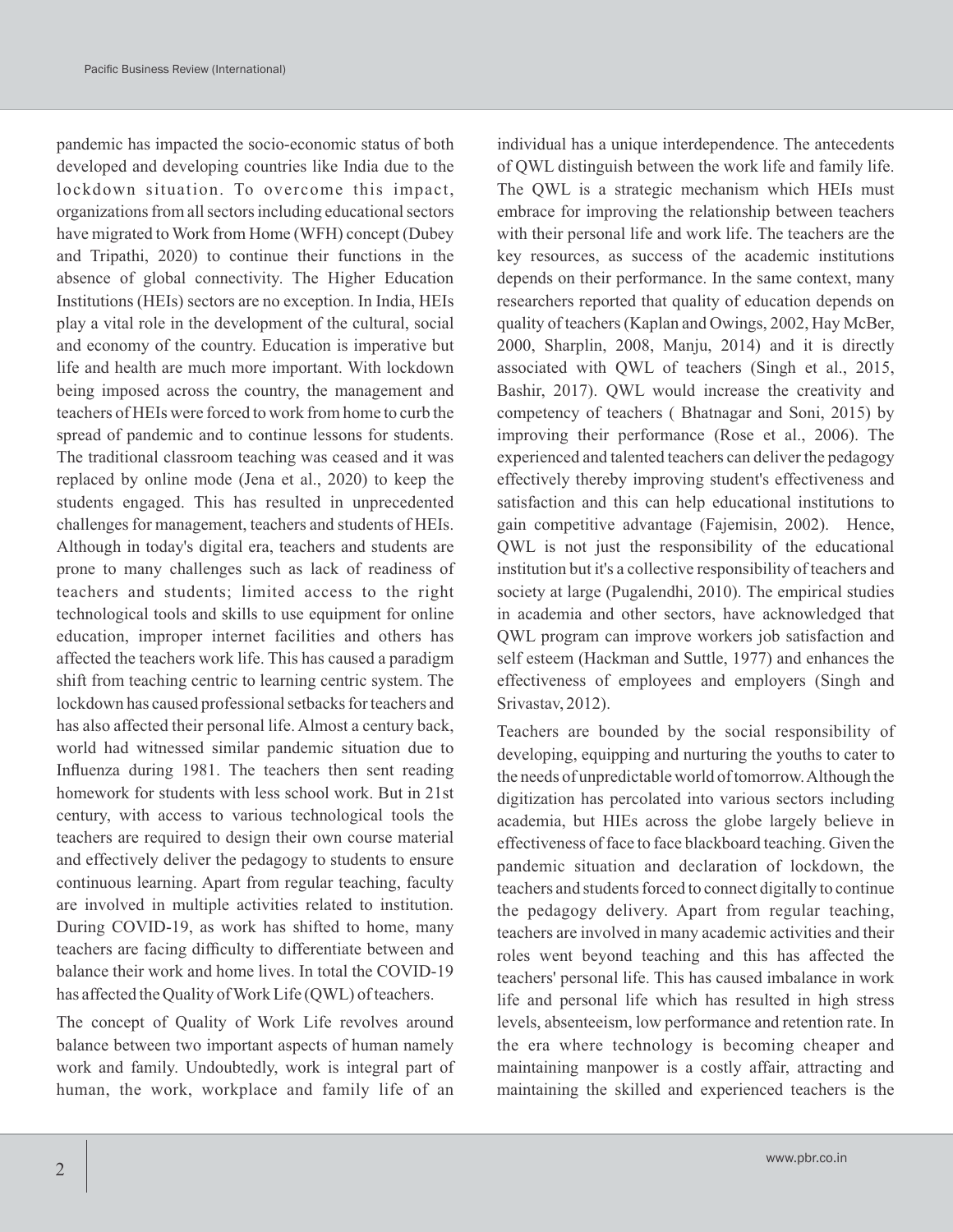important of HEIs. Further, the quality of education is dependent on highly qualified and experienced teachers, hence it is necessary for to motivate and maintain the teachers which can add more value for HEIs (Solomon et al., ,2015). With this background, this study has been undertaken to compare the QWL perception of teachers working in HEIs pre and post COVID-19 pandemic outbreak. From the literature it is evident that QWL is a multidimensional approach and many theories like Maslow's hierarchy theory, Herzberg two factor theory etc… argue that QWLis a dynamic dependent variable. For the present study the QWL scale developed by Swamy et al., (2015) was used for the present study.

## **Research Objectives**

The objectives of the present study includes assessing the perceptions of teachers of HEIs on their QWL status, to identify the association, if any, between teachers demographics and the perception of QWL and to compare the level of QWL satisfaction, find the QWL factors that influences teachers QWL during pre and post COVID-19 pandemic and finally to check if there any impact of COVID-19 on QWLof teachers working in HEIs.

# **Methodology**

The prime objective of this paper is to explore the impact of COVID-19 on the QWLof teachers working in the HEIs; an instrument is designed to enumerate the QWL of teachers for both pre and post COVID data collection. The study was exploratory in nature, the statistical techniques used were Exploratory factor analysis (EFA) and Confirmatory Factor Analysis (CFA) using Structural Equation Modeling (SEM) approach with AMOS software to find the predominant dimensions and validate them separately for pre and post COVID pandemic. The Pearson correlation analysis was conducted to find the relationships between the QWL dimensions and Chi Square analysis to investigate the impact of COVID-19 on QWLof teachers.

### **Data Collection**

The data was collected from teachers of HEIs pre and post COVID-19 lockdown using a survey instrument consisting of socio-demographic profile of respondents and nine QWL factors with 50 items The nine QWL factors are: Work environment, Organization culture and climate, Relation and co-operation, Training and development, Compensation and Rewards, Facilities, Job satisfaction and Job security, Autonomy of work and Adequacy of resources. All the QWL items were all on 5-point Likert scale, 5 being strongly agree and 1 indicated strongly disagree, respectively.. The data was gathered from teachers of HEIs pre and post COVID-19. Initially, for pilot-study, data was collected from 50 teacher's pre and post COVID-19 using 9-QWL factors scale to collect the feedback about 50 QWL items, its appropriateness and to finalize the QWL scale. The unit of analysis for the present study is the teachers of HEIs. Considering the opinions from academicians and few senior teachers, the QWL survey instrument was finalized. The survey instrument was administered to teachers through by contacting personally each and every respondent and a total of 218 responses were collected pre COVID-19. For gathering the data during post COVID period, the survey instrument was administered using Google forms as it was a lockdown period. A total of 326 teachers took part in the post COVID QWL survey. The Table-1 presents socio-demographic information on the respondents who took part in the survey.

| <b>Demographical characteristics</b> |                        | <b>Respondents distributions</b> |               |                  |               |  |  |  |
|--------------------------------------|------------------------|----------------------------------|---------------|------------------|---------------|--|--|--|
|                                      |                        | Pre COVID(218)                   |               | Post COVID (326) |               |  |  |  |
|                                      |                        | <b>Number</b>                    | $\frac{6}{9}$ | <b>Number</b>    | $\frac{6}{9}$ |  |  |  |
|                                      | Less than 10 years     | 168                              | 77.06         | 135              | 41.41         |  |  |  |
| Work Experience<br>of the Respondent | Between 11 to 20 years | 40                               | 18.35         | 128              | 39.26         |  |  |  |
|                                      | More than 21 years     | 10                               | 4.59          | 63               | 19.33         |  |  |  |
| Gender of the<br>Respondent          | Male                   | 134                              | 61.47         | 190              | 58.28         |  |  |  |
|                                      | Female                 | 84                               | 38.53         | 136              | 41.72         |  |  |  |

**Table-1 Socio-Demographic Profile of Respondents**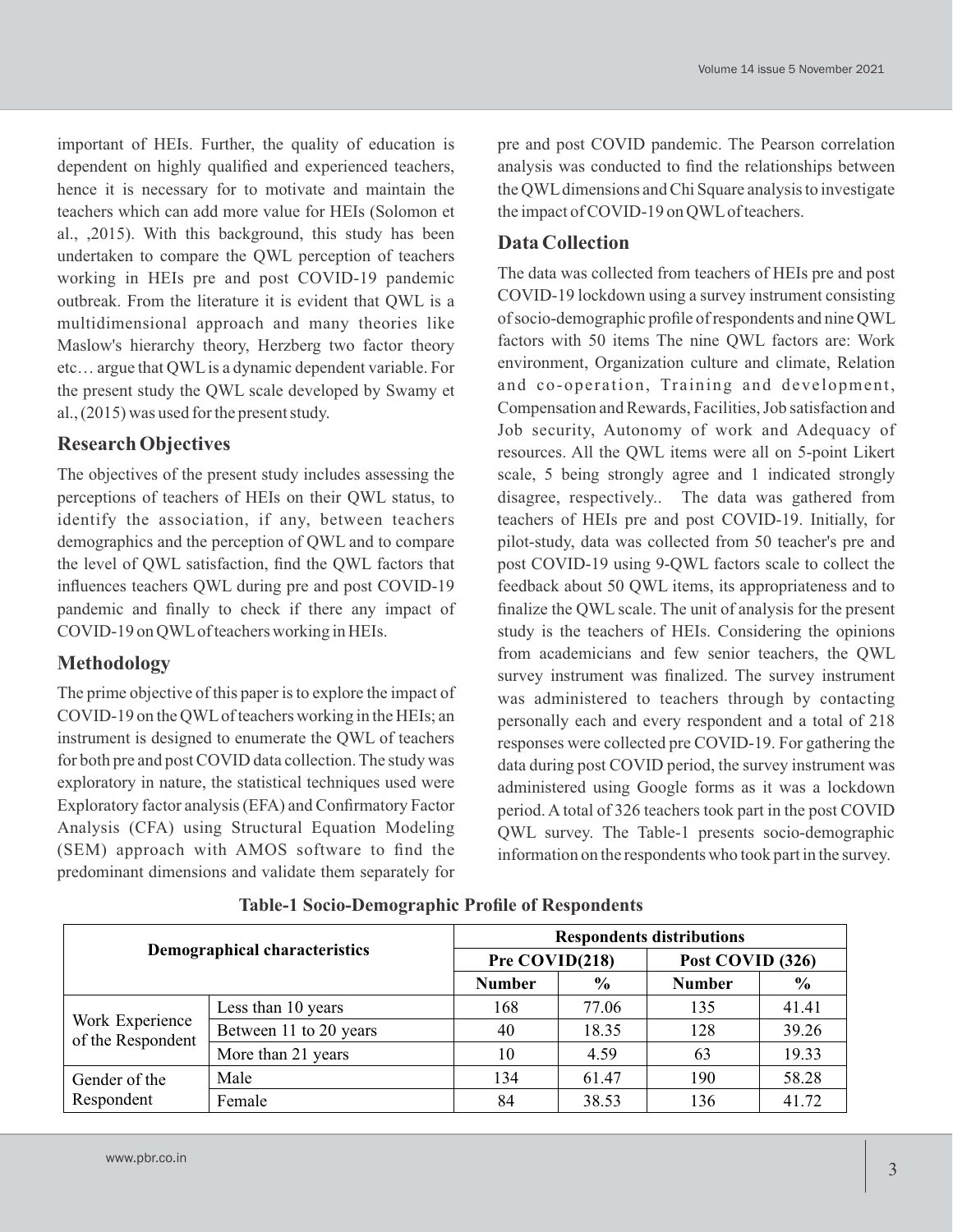| <b>Demographical characteristics</b> |                         | <b>Respondents distributions</b> |               |                  |               |  |  |  |
|--------------------------------------|-------------------------|----------------------------------|---------------|------------------|---------------|--|--|--|
|                                      |                         | Pre COVID(218)                   |               | Post COVID (326) |               |  |  |  |
|                                      |                         | <b>Number</b>                    | $\frac{6}{6}$ | <b>Number</b>    | $\frac{6}{6}$ |  |  |  |
|                                      | Assistant professor     | 198                              | 90.83         | 124              | 38.04         |  |  |  |
| Designation of the<br>Respondent     | Associate professor     | 10                               | 4.59          | 22               | 6.75          |  |  |  |
|                                      | Professor               | 10                               | 4.59          | 16               | 4.91          |  |  |  |
|                                      | Less than Rs. 40000     | 10                               | 4.59          |                  |               |  |  |  |
|                                      | Between Rs. 41000-50000 | 128                              | 58.72         | 82               | 25.15         |  |  |  |
| Monthly Income                       | Between Rs.51000-60000  | 14                               | 6.42          |                  |               |  |  |  |
| of the Respondent                    | Between Rs.61000-70000  | 14                               | 6.42          |                  |               |  |  |  |
|                                      | Between Rs.71000-80000  | 42                               | 19.27         |                  |               |  |  |  |
|                                      | More than Rs. 80000     | 10                               | 4.59          | 244              | 74.85         |  |  |  |

Table-1 provides the details on shows the sociodemographic and job characteristics of the respondents. Majority of the respondent's age is less than 10 years, large numbers of the male employees were involved in the research, majority of the respondents were the in the cadre of assistant professor were involved in the study both in case of Pre COVID and Post COVID study.

## **Exploratory FactorAnalysis (EFA):**

The reliability coefficient of items in the survey instrument was 0.875 Cronbach's alpha value, which indicated that all nine-QWL factors had acceptable reliabilities (Kline, 1998). From the collected data, predominant factors were extracted through EFA using SPSS version 22 software,

separately for pre COVID and post COVID data.

# **Exploratory Factor Analysis (EFA) Pre and Post COVID-19**

The 9 factors of QWL with 50 items on five-point Likert scale were subjected to EFA using SPSS software. Before conducting EFA, the adequacy of sample data collected for the study was checked using Kaiser-Meyer-Olkin (KMO) test. The KMO test statistic indicated the value of 0.792 and 0.949 for pre and post COVID data sample respectively as indicated in the Table-2. This ascertains that the pre and post QWL data sample is adequate (Kaiser and Rice, 1974) for performing factor reduction technique EFA.

| <b>KMO and Bartlett's Test</b>                  |                    |           |            |  |  |  |  |  |  |
|-------------------------------------------------|--------------------|-----------|------------|--|--|--|--|--|--|
| Kaiser-Meyer-Olkin Measure of Sampling Adequacy |                    | Pre-COVID | Post-COVID |  |  |  |  |  |  |
|                                                 |                    | .792      | .949       |  |  |  |  |  |  |
| Bartlett's Test of Sphericity                   | Approx. Chi-Square | 3006.368  | 5599.203   |  |  |  |  |  |  |
|                                                 | Df                 | 351       | 465        |  |  |  |  |  |  |
|                                                 | Sig.               | .000      | .000       |  |  |  |  |  |  |

**Table- 2 KMO and Bartlett's Test Statistics – Pre-COVID-19 data sample** 

In the next level, the EFA was conducted on 9-QWL factors for pre and post COVID data separately to discover the underlying dimensions by grouping the variables logically. By employing Principal Component Analysis (PCA) with varimax rotation was used to find the essential QWL items for each factor. This process reduced the data into 8 QWL factors explaining a total variance of 70.858 for pre-COVID data and for post COVID data yielded 7 QWL factors with variance of 65.798. Based on Kaiser Criterion, the factors with eigenvalues greater than 1 with item loadings more than 0.5 on each QWL factors were considered and they are assigned

with following names as presented in Table-3 along with item loadings and variances. The factor loading of individual items were represented in the Table-3. The QWL factors were named as Work Environment (WE), Compensation and rewards (CR), Organizational Culture (OC), Facilities (FA), Stress (ST), Autonomy of Work (AW), Work Life Balance (WLB) and Relationship and Cooperation (RC) with factor loading above 0.5. Therefore, these 8 QWL factors were assumed to be critical for further analysis. Similarly the EFA on post COVID data revealed 7 QWL factors as shown in the Table-4.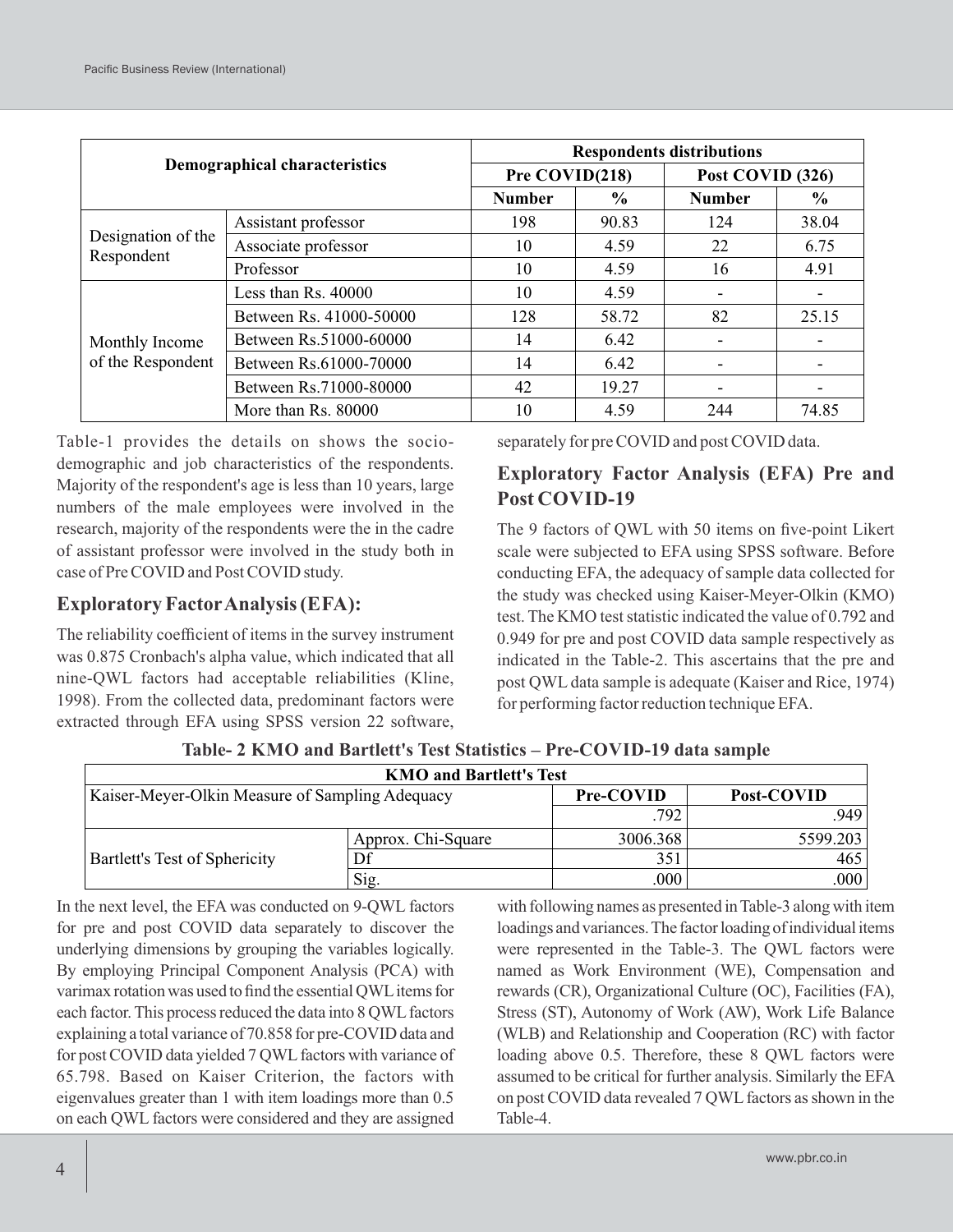| <b>QWL</b> Items                                                                              | <b>Item</b><br>loadings | <b>QWL</b><br>factors                | <b>Eigenvalues</b> | Variance | Cumulati<br>ve<br>Variance |
|-----------------------------------------------------------------------------------------------|-------------------------|--------------------------------------|--------------------|----------|----------------------------|
| I have an opportunity to develop my<br>own special abilities                                  | .778                    |                                      |                    |          |                            |
| The work environment is motivating                                                            | .727                    |                                      |                    |          |                            |
| All the departments in our college<br>cooperate with each other                               | .694                    | Work                                 |                    |          |                            |
| In college there is a balance between<br>stated objectives and resources provided             | .684                    | Environment<br>(WE)                  | 7.900              | 13.846   | 13.846                     |
| I am satisfied with the working<br>conditions provided by the college                         | .651                    |                                      |                    |          |                            |
| Conditions on my job allow me to be as<br>productive as I could be                            | .564                    |                                      |                    |          |                            |
| I feel quite secure about my job                                                              | .838                    |                                      |                    |          |                            |
| I feel comfortable and satisfied with my<br>job                                               | .755                    |                                      |                    | 13.129   |                            |
| My earnings are fair when compared to<br>others doing the same type of work                   | .739                    | Compensatio<br>n and<br>rewards (CR) | 2.666              |          | 26.976                     |
| The job security is good                                                                      | .706                    |                                      |                    |          |                            |
| I feel that my work allows me to do my<br>best in a particular area                           | .573                    |                                      |                    |          |                            |
| My organization will pay salary by<br>considering responsibilities at work                    | .733                    |                                      | 1.849              | 10.246   | 37.221                     |
| Promotions are handled fairly                                                                 | .725                    | Organization                         |                    |          |                            |
| Our college communicates to us the<br>every new change that takes place                       | .695                    | al Culture<br>(OC)                   |                    |          |                            |
| College does a good job of linking<br>rewards to job Performance                              | .628                    |                                      |                    |          |                            |
| College provides with social security<br>benefits like EPF/Medical<br>reimbursement           | .785                    |                                      |                    |          |                            |
| Good transportation facilities are<br>provided by our college.                                | .760                    | Facilities<br>(FA)                   | 1.639              | 9.511    | 46.732                     |
| Safety measures adopted by the college<br>are good                                            | .664                    |                                      |                    |          |                            |
| I feel that the training programs should<br>be conducted more extensively                     | .648                    |                                      |                    |          |                            |
| I am unable to attend to my personal<br>needs due to the demand made by my<br>boss/colleagues | .811                    | Stress (ST)                          | 1.606              | 6.588    | 53.320                     |

# **Table-3 Factor loadings of QWL factors by EFA for pre-COVID**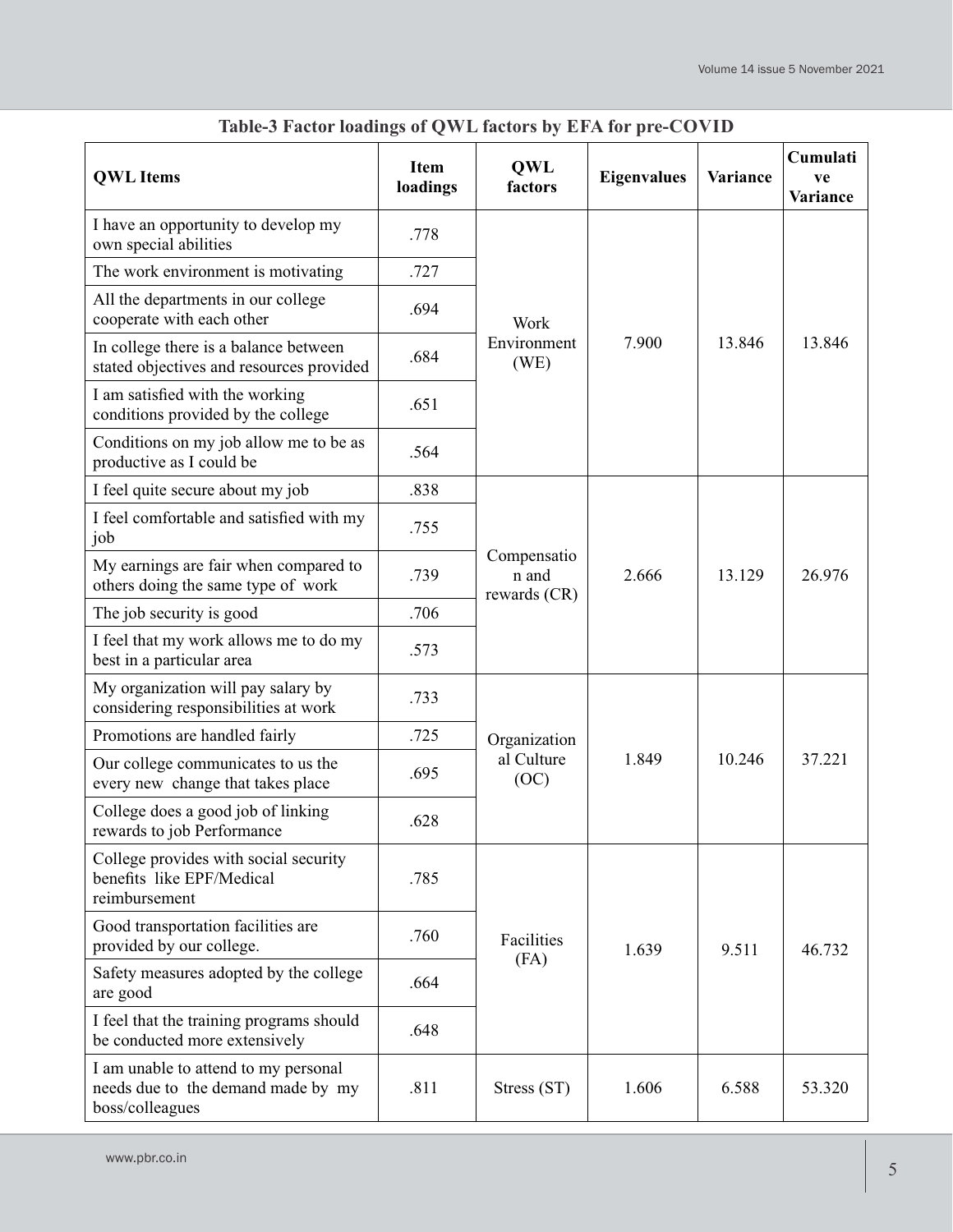| <b>QWL</b> Items                                                                | <b>Item</b><br>loadings | <b>QWL</b><br>factors                    | <b>Eigenvalues</b> | Variance | Cumulati<br>ve<br>Variance |
|---------------------------------------------------------------------------------|-------------------------|------------------------------------------|--------------------|----------|----------------------------|
| I find my work quite stressful                                                  | .771                    |                                          |                    |          |                            |
| In our job, we are involved in making<br>decisions that affect us               | .743                    | Autonomy of                              | 1.335              | 6.343    | 59.663                     |
| I am proud to be working for my<br>employer                                     | .683                    | Work (AW)                                |                    |          |                            |
| We need a strong Teachers'<br>Association to protect our interests              | .862                    | Work Life<br>Balance                     |                    |          |                            |
| Hard to take time off during work to<br>take care of personal or family matters | .709                    | (WLB)                                    | 1.131              | 5.696    | 65.359                     |
| The relationships with my sub-ordinates<br>are good                             | .765                    | Relationship<br>&<br>Cooperation<br>(RC) | 1.005              | 5.499    | 70.858                     |

# **Table-4 Factor loadings of QWL factors by EFA for post-COVID**

| <b>QWL</b> Items                                                                   | <b>Item</b><br>loadings | <b>QWL</b><br>factors        | <b>Eigen</b><br>values | Variance | <b>Cumulative</b><br>Variance |
|------------------------------------------------------------------------------------|-------------------------|------------------------------|------------------------|----------|-------------------------------|
| I feel quite secure about my job                                                   | .793                    |                              |                        |          |                               |
| The job security is good                                                           | .780                    |                              |                        |          |                               |
| My earnings are fair when compared to<br>others doing the same type of work        | .748                    |                              |                        |          |                               |
| The wage policies adopted by the college<br>are good                               | .739                    |                              |                        |          |                               |
| college provides us with social security<br>benefits like EPF/Medial reimbursement | .686                    |                              |                        |          |                               |
| I feel comfortable and satisfied with my job                                       | .684                    |                              |                        |          |                               |
| I am given adequate and fair compensation<br>for the work I do                     | .671                    | Job                          |                        |          |                               |
| Conditions on my job allow me to be as<br>productive as I could be                 | .668                    | satisfaction<br>and Security | 12.609                 | 25.299   | 25.299                        |
| M y Overall opinion about college is<br>excellent                                  | .645                    | (JSS)                        |                        |          |                               |
| The procedure followed for job rotation is<br>good                                 | .641                    |                              |                        |          |                               |
| Fringe benefits provided in this organization<br>are good                          | .637                    |                              |                        |          |                               |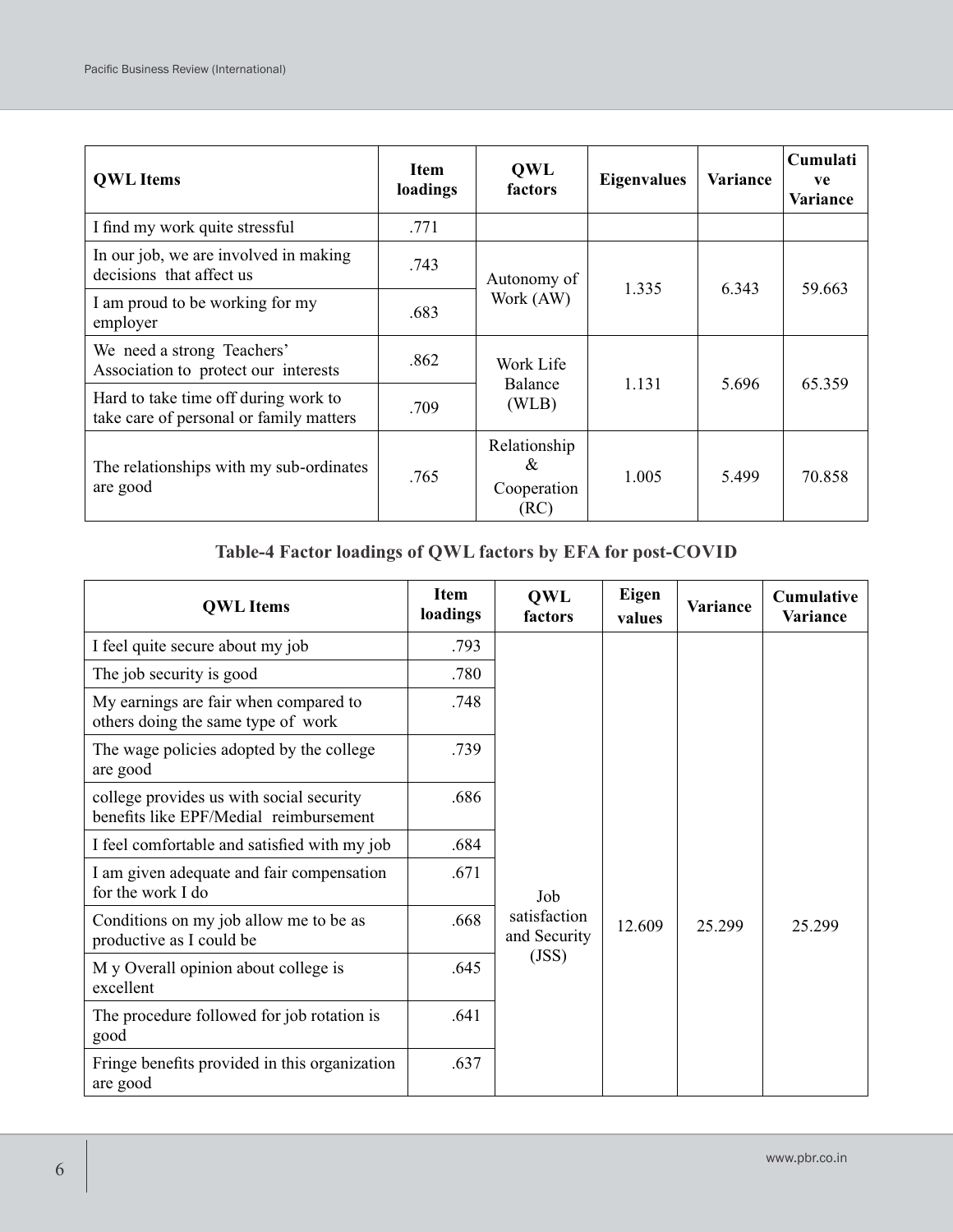| <b>QWL</b> Items                                                                              | <b>Item</b><br>loadings | <b>QWL</b><br>factors                | Eigen<br>values | <b>Variance</b> | Cumulative<br>Variance |
|-----------------------------------------------------------------------------------------------|-------------------------|--------------------------------------|-----------------|-----------------|------------------------|
| Promotions are handled fairly                                                                 | .596                    |                                      |                 |                 |                        |
| We need a strong Teachers' Association to<br>protect our interests                            | .594                    |                                      |                 |                 |                        |
| In college there is a balance between stated<br>objectives and resources provided             | .588                    |                                      |                 |                 |                        |
| The relationships with my sub-ordinates are<br>good                                           | .755                    |                                      |                 |                 |                        |
| The relationship with my immediate<br>superior is good                                        | .733                    |                                      |                 |                 |                        |
| There is a harmonious relationship with<br>colleagues at college                              | .679                    | Relation and<br>Cooperation<br>(RC)  | 1.713           | 11.260          | 36.559                 |
| All the departments in our college cooperate<br>with each other                               | .639                    |                                      |                 |                 |                        |
| There is a true sense of belongingness that<br>increases with cooperation                     | .608                    |                                      |                 |                 |                        |
| The training programs help in improving<br>relationship among employees                       | .750                    |                                      |                 |                 |                        |
| Training programs helps improve my skills<br>for performing the job efficiently               | .700                    | Training and<br>development<br>(T&D) | 1.592           | 8.720           | 45.279                 |
| Have ample training opportunities that I need<br>to do my job safely $&$ competently          | .603                    |                                      |                 |                 |                        |
| I am ready to take additional<br>responsibilities with my job                                 | .713                    | Autonomy                             |                 |                 |                        |
| My job lets me use my skills and abilities                                                    | .657                    | of work                              | 1.208           | 7.276           | 52.555                 |
| I feel that my work allows me to do my best<br>in a particular area                           | .578                    | (AW)                                 |                 |                 |                        |
| I work at home as part of my job                                                              | .776                    | Flexibility                          |                 |                 |                        |
| I am allowed to change my starting and<br>ending time on a daily basis                        | .773                    | (FLX)                                | 1.198           | 4.932           | 57.487                 |
| It is hard to take time off during our work to<br>take care of personal or family matters     | .830                    | Work load                            |                 |                 |                        |
| I am unable to attend to my personal needs<br>due to the demand made by my<br>boss/colleagues | .711                    | (WL)                                 | 1.061           | 4.522           | 62.009                 |
| Good welfare measures/activities are<br>provided by our college                               | .772                    | Welfare and<br>facilities            | 1.016           |                 | 65.798                 |
| Good transportation facilities are provided<br>by our college.                                | .654                    | (W&F)                                |                 | 3.789           |                        |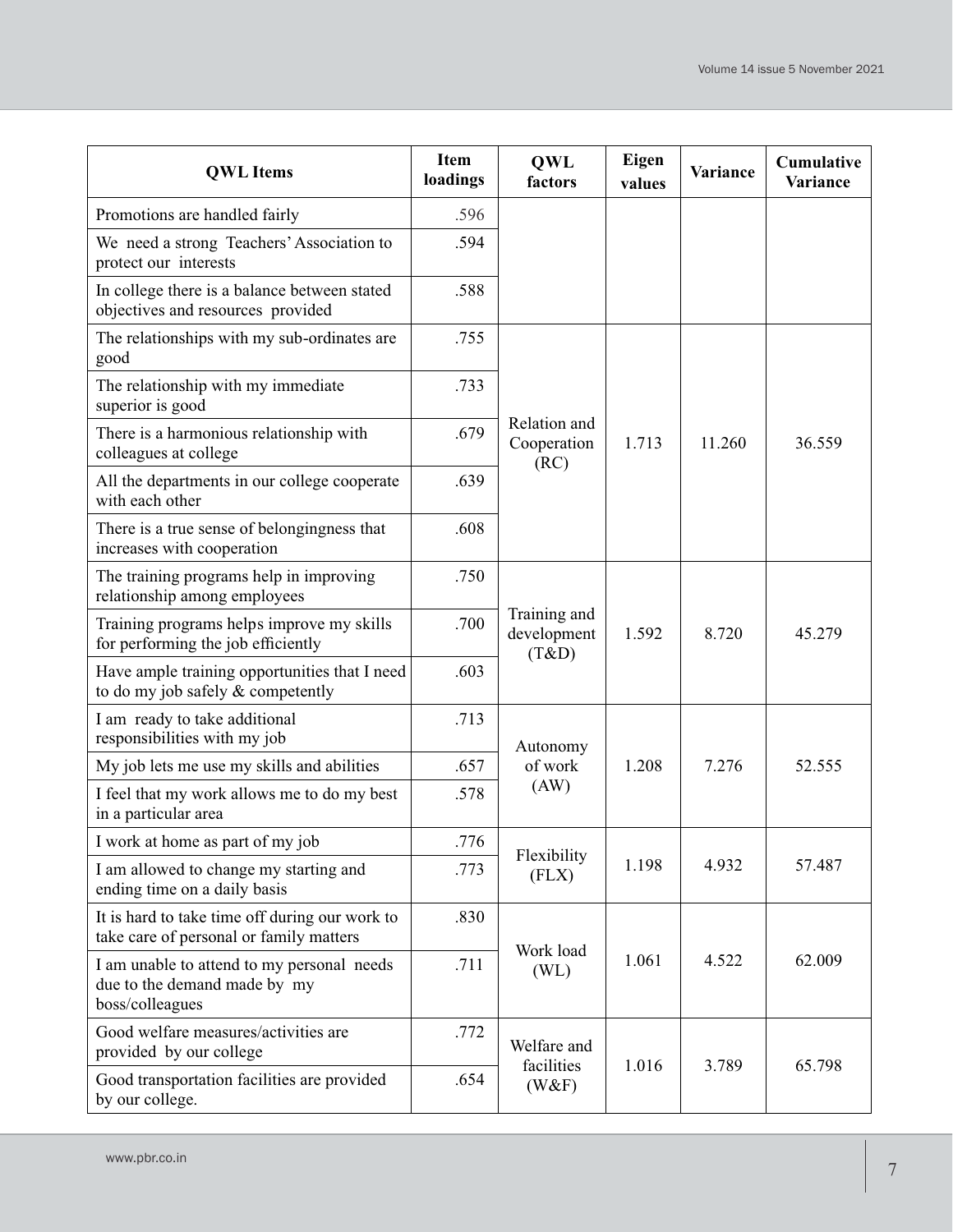The EFA for post COVID extracted seven QWL factors and the factors were named based on the items grouped on each factors. The factors are: Job satisfaction & Security (JSS), Relationship and co-operation (R&C), Training and Development (T&D), Autonomy of work (AW), Flexibility (FLX), Work load (WL) and Welfare and facilities (W&F). The item loadings and explained variances for each factor are indicated in the Table-4.

# **Confirmatory Factor Analysis (CFA) Pre and Post COVID-19**

The CFA was conducted using evaluates the extracted factor from EFA and validate the same (Zakuan et al., 2009) based on variance co-variance matrix (Van Prooijen and Van Der Kloot, 2001). In order to validate the 8-QWL factors with 34 items resulted from EFA, the CFA through Structural Equation Modeling (SEM) using Analysis of Moment Structures (AMOS) 22 software was performed with maximum likelihood method. During the analysis, all those items with loading coefficients less than 0.5 were





eliminated. For the purpose of assessing the model fit the following model fit indices like Tucker-Lewis coefficient (TLI), Goodness of Fit Index (GFI), Comparative Fit Index (CFI), Adjusted Goodness of Fit Index (AGFI), Incremental Fit Index (IFI) and Root Mean Square Error of Approximation (RMSEA) were determined. According to Byrne, (2013) all the fit indices close to 1.0 and error approximation in data indicated by RMSEAmust be below 0.08 (Browne and Cudeck, 1993). For the data sample of pre-COVID, the CFA confirmed 4-QWL factors model namely Work Environment (WE), Compensation and Rewards (C&R), Work Life Balance (WBL), Relationship and Cooperation (R&C) and for post-COVID data confirmed 5-QWL factors model namely Job Satisfaction and Security (JSS), Training and Development (T&D) Flexibility (FLX) Autonomy of Work (AW) and Work Load (WL) with satisfactory model fit as shown in Figure 2 and 3 respectively. The model fit indices for pre and post COVID data is presented in the Table-5.

#### **FIGURE-2 Path diagram for 5-factors QWL Model Post COVID-19**

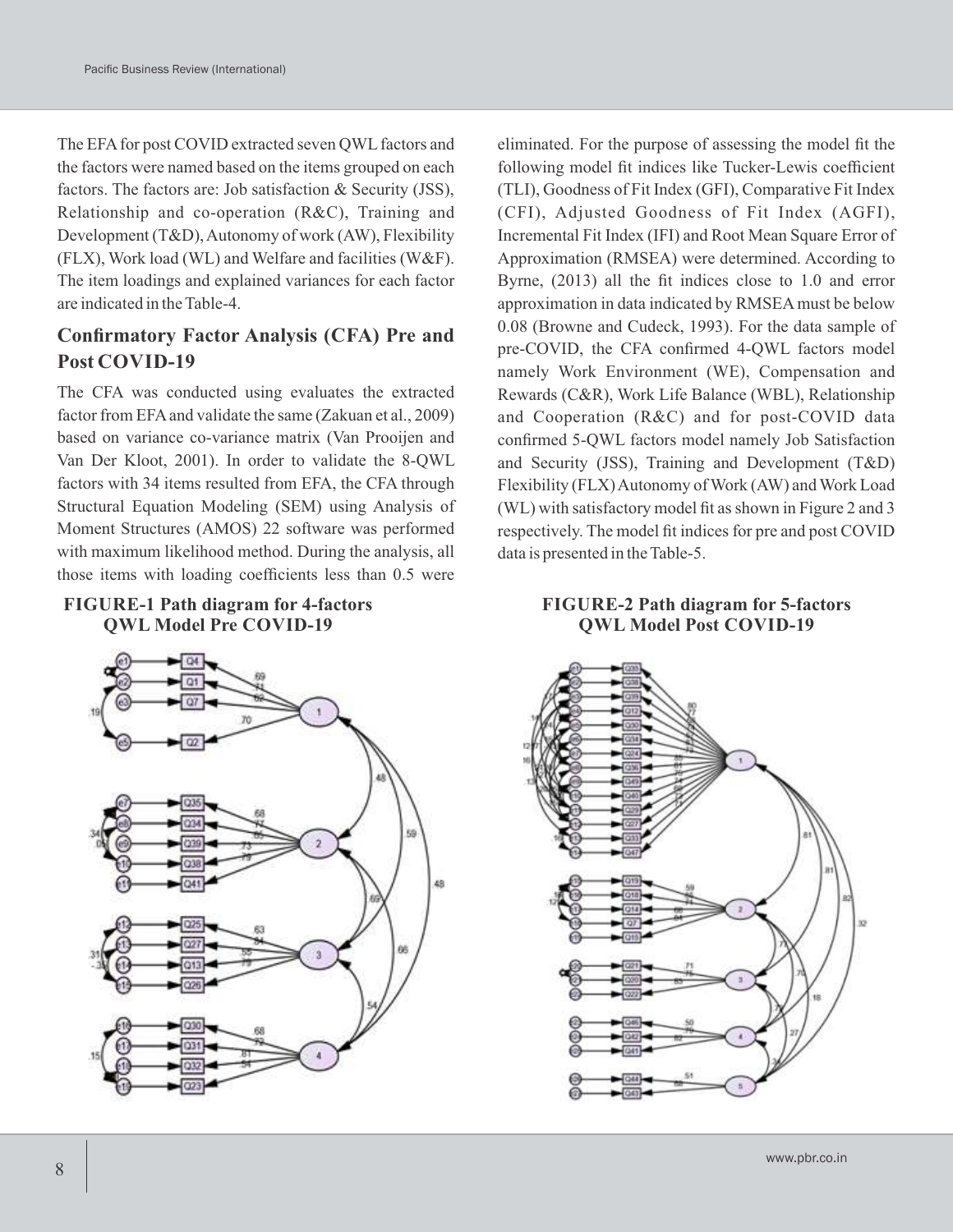| <b>Model Fit Indices</b> | <b>QWL FACTORS</b><br>Pre COVID | <b>QWL FACTORS</b><br>Post<br><b>COVID</b> | <b>Acceptable criterion</b><br>range |
|--------------------------|---------------------------------|--------------------------------------------|--------------------------------------|
| $\chi^2/df$              | 2.635                           | 1.475                                      | Less than 3                          |
| <b>GFI</b>               | .909                            | .911                                       |                                      |
| <b>AGFI</b>              | .921                            | .883                                       | Greater than 0.9                     |
| <b>CFI</b>               | .999                            | .974                                       | or<br>close to 1                     |
| IFI                      | .901                            | .974                                       |                                      |
| <b>TLI</b>               | .968                            | .968                                       |                                      |
| <b>RMSEA</b>             | .077                            | 0.038                                      | Less than 0.08                       |

#### **Table-5 Model Fit Indices QWL Model Pre and Post COVID**

From the Table: 5 the chi-square statistics  $\chi$ 2/df ratio, GFI, AGFI, IFI, TLI, CFI indices are > 9 which indicates good model fit and RMSEA=0.096 and 0.06 respectively for pre and post COVID data. (Errors of approximation, smaller is better). From this it can be concluded that the CFAmodel of pre and post COVID QWLmodel indicated good fit. Hence, the WE, C&R, WLB and R&C are the key determinants of QWL of teachers working in HEIs during pre COVID. Whereas, JSS, T&D, FLX, AW and WL that are assumed to be the critical QWL factors of teachers of HEIs that shapes the perception of QWL of teachers during post COVID situation.

# **Status of QWLof teachers working in HEIs**

The status of QWLof employees were determined based on the grand mean, many researcher like Anand, (2013); Srinivas, (2013) and Jerome, (2013), explored that for the Likert scale grand mean can be considered as a cut-off, for the present study the grand mean was 3.20 and 3.82 for pre and post COVID data sample respectively. The mean value above grand mean is considered as satisfied and below the grand mean is considered as dissatisfaction satisfied.

# **Table-6 Status of QWL of Teachers working in HEIs**

| <b>Status of OWL</b>   | <b>Pre COVID</b> |               | Post COVID |               |
|------------------------|------------------|---------------|------------|---------------|
|                        | Number           | $\frac{6}{6}$ | Number     | $\frac{6}{9}$ |
| <b>Satisfaction</b>    | 106              | 48.62         | 164        | 50.31         |
| <b>Dissatisfaction</b> | .12              | 51.38         | 162        | 49.69         |

The Table-6 presents the QWL satisfaction scores of teacher working in HEIs pre and post COVID. The satisfaction scores for pre COVID was 48.6% and for post COVID it was 50.31%.The mean satisfaction scores revealed that HEIs teachers are more satisfied during post COVID compared to pre-COVID.

# **Demographic factors and QWLof teachers Pre COVID-19**

In order to determine the influence of demographic characteristics and QWL of teacher's pre and post COVID-19, the chi square analysis was conducted. The statistics of the chi square analysis for pre and post COVID is represented in the Table-7 and 8.

| <b>Demographic Characteristics</b> |                     |     | <b>Status of QWL</b> |       | $\chi$ Cal | <b>P-Value</b> Decision |    |
|------------------------------------|---------------------|-----|----------------------|-------|------------|-------------------------|----|
|                                    |                     | SAT | <b>DISSAT</b>        | value | value      |                         |    |
| Work                               | Less than 10 years  | 80  | 88                   |       |            |                         |    |
| Experience of                      | $11 \text{ to } 20$ | 18  | 22                   | 5.99  | 4.210      | 0.121                   | NS |
| the<br>Respondent                  | More than 21 years  |     | ∽                    |       |            |                         |    |

# **Table-7 Demographic Characteristics and QWL (Pre COVID-19)**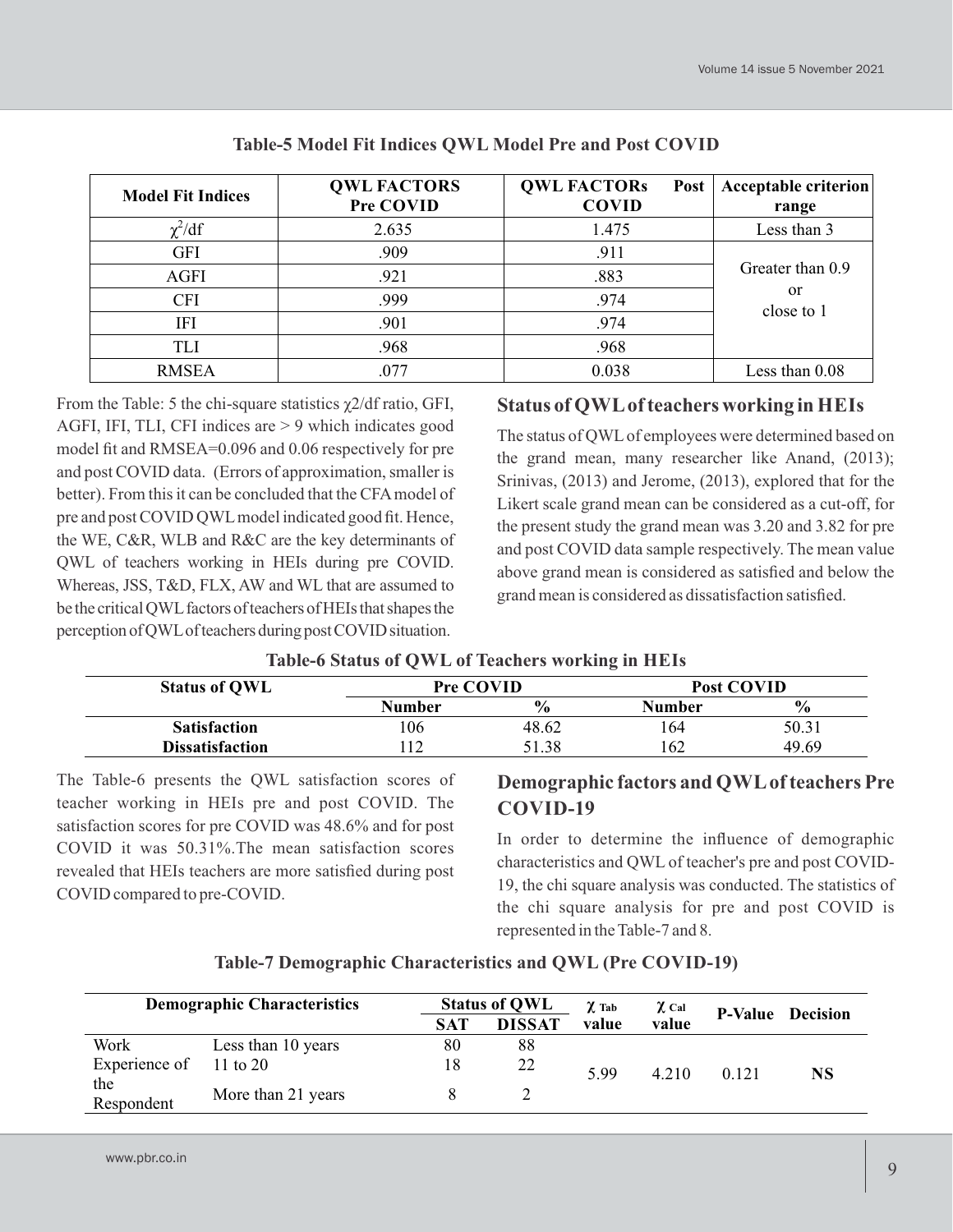| <b>Demographic Characteristics</b> |                                              |            | <b>Status of QWL</b> | $\chi$ Tab | $\chi$ Cal |                |                 |
|------------------------------------|----------------------------------------------|------------|----------------------|------------|------------|----------------|-----------------|
|                                    |                                              | <b>SAT</b> | <b>DISSAT</b>        | value      | value      | <b>P-Value</b> | <b>Decision</b> |
| Gender of the                      | Male                                         | 74         | 60                   | 3.84       | 6.064      | 0.014          | 5%              |
| Respondent                         | Female                                       | 32         | 52                   |            |            |                |                 |
| Designation of                     | Assistant professor                          | 92         | 106                  |            |            |                |                 |
| the                                | Associate professor                          | 6          | 4                    | 5.99       | 4.828      | 0.089          | <b>NS</b>       |
| Respondent                         | Professor                                    | 8          | 2                    |            |            |                |                 |
|                                    | Less than Rs. 40000                          | 6          | $\overline{4}$       |            |            | 0.002          | 5%              |
|                                    | <b>Between</b>                               | 54         | 74                   |            |            |                |                 |
| Monthly                            | Rs. 41000-50000<br>Between<br>Rs.51000-60000 | 2          | 12                   |            | 19.07      |                |                 |
| Income of the<br>Respondent        | Between<br>Rs.61000-70000                    | 10         | 4                    | 16.92      |            |                |                 |
|                                    | <b>Between</b><br>Rs.71000-80000             | 26         | 16                   |            |            |                |                 |
|                                    | More than Rs. 80000                          | 8          | 2                    |            |            |                |                 |

#### *SAT- Satisfaction; DISSAT- Dissatisfaction*

Table-7 present the chi-square analysis on demographic factors and QWL of teachers during pre COVID-19. The chi square analysis revealed that, the demographic factors like gender and monthly income of respondents have influence on QWL because the p value is less than 0.05. However work experience and designation of respondents had no influence on QWL of teacher working in HEIs. Similarly the chi-square analysis on demographic factors and QWL of teachers during post COVID-19 is shown in the Table-8.

| Demographic characteristics      |                        |            | <b>Status of QWL</b> | $\chi$ Tab | $\chi$ Cal | $P-$         | <b>Decision</b> |  |
|----------------------------------|------------------------|------------|----------------------|------------|------------|--------------|-----------------|--|
|                                  |                        | <b>SAT</b> | <b>DISSAT</b>        | value      | value      | <b>Value</b> |                 |  |
| Work                             | Less than 10 years     | 59         | 76                   |            |            |              |                 |  |
| Experience of                    | Between 11 to 20 years | 65         | 63                   | 5.99       | 6.747      | 0.034        | $5\%$           |  |
| the Respondent                   | More than 21 years     | 40         | 23                   |            |            |              |                 |  |
| Gender of the                    | Male                   | 97         | 93                   | 3.84       | 0.101      | 0.750        | <b>NS</b>       |  |
| Respondent                       | Female                 | 67         | 69                   |            |            |              |                 |  |
|                                  | Assistant professor    | 118        | 124                  |            |            |              |                 |  |
| Designation of<br>the Respondent | Associate professor    | 24         | 22                   | 5.99       | 1.171      | 0.557        | <b>NS</b>       |  |
|                                  | Professor              | 22         | 16                   |            |            |              |                 |  |
| Monthly                          | Less than $Rs. 50000$  | 35         | 47                   |            |            |              |                 |  |
| Income of the<br>Respondent      | More than $Rs.100000$  | 128        | 116                  | 3.84       | 2.346      | 0.126        | <b>NS</b>       |  |

# **Table-8 Demographic Characteristics and QWL Post COVID-19**

*SAT- Satisfaction; DISSAT- Dissatisfaction*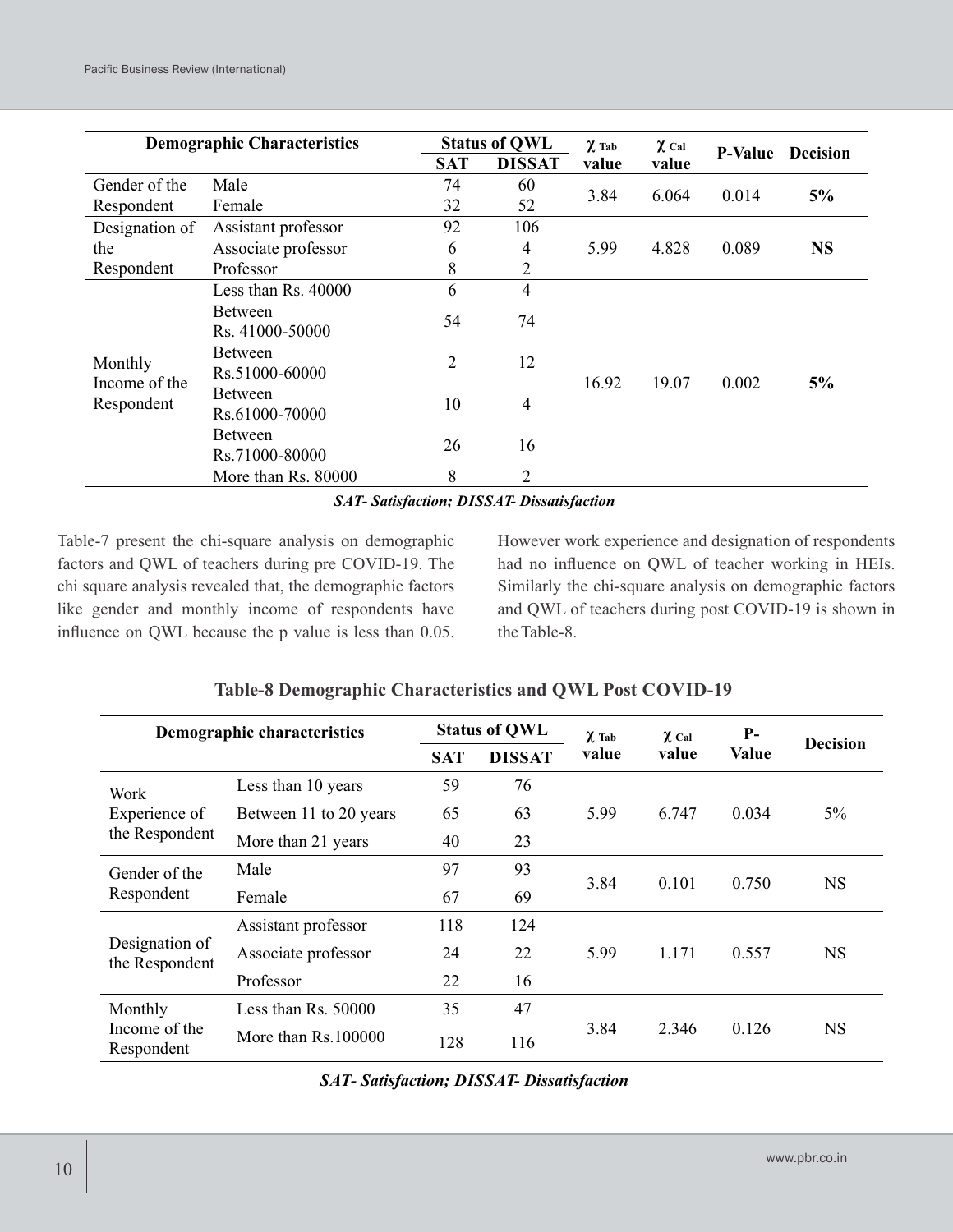For post COVID sample, chi-square analysis revealed that the only work experience of teachers had influence on QWL while all other characteristics (gender, designation, monthly income) had no influence on QWL.

#### **QWLof teacher's pre and post COVID-19 pandemic**

To check if there was a difference in QWL of teacher pre and post COVID, chi-square analysis was conducted; a null hypothesis was designed and verified for the acceptance. The test statistics were represented in the Table-9.

# **H0: There is no change in QWL of teachers of HEIs pre and post COVID-19 Table: 9 Impact of COVID-19 on QWL of teachers**

| <b>Status of QWL</b>   | <b>Pre COVID</b> |               | Post COVID |               | <b>P</b> Value | <b>Decision</b> |
|------------------------|------------------|---------------|------------|---------------|----------------|-----------------|
|                        | Number           | $\frac{6}{9}$ | Number     | $\frac{6}{9}$ |                |                 |
| <b>Satisfaction</b>    | 106              | 48.62         | 164        | 50.31         | 0.776          | $_{\bf NS}$     |
| <b>Dissatisfaction</b> | 12               | 51.38         | 162        | 49.69         |                |                 |

The test statistics shows that p value is more than 0.05; this indicates that there is no evidence to reject the null hypothesis. The chi-square analysis reveals that there is no change in QWLof teachers, pre and post COVID-19, at 5% level of significance. It means that COVID-19 had no influence on QWLof teachers.

# **Conclusion and Discussion**

With the advent of COVID-19 pandemic the work life and home lives has come under one roof. The pandemic has created huge impact on all the sectors and its employees across the globe. Among them is higher education sector is one that has witnessed major impact wherein the black board teaching was transformed into online teaching. In order to continue educating and support the student fraternity to pursue their career the teachers have adapted to online educational resources during the COVID-19 Pandemic.

The present study was conducted to compare the level of QWL during pre and post COVID-19 pandemic among the teachers working in HEIs and also to find the associated factors of QWL. This is imperative because as majority of teachers across the world are being forced to work from home due to pandemic situation. It is a guessing game as to how they are experiencing the new method of delivering the pedagogy using online tools by being at home. It is important for a teacher to strike a balance between work and family life else not it results in burn out. Hence it is necessary for HEIs to attract and retain the competent

teacher who have a vital role to play in developing next generation engineers to rebuild the India post COVID-19. Additionally, a good QWL can improve teacher's morale, effectiveness and recognition for institution. As teachers were not prepared for this current surge of online mode of work, it was necessary to study the impact of COVID-19 on QWL of teachers. As unfolded by the mean cutoff scores, 50.13% teachers expressed satisfaction during post COVID-19 while in pre COVID-19, only 48.16% of teachers expressed satisfaction towards their QWL. However, the level of QWL among academia seems to less compare to other sectors. The findings of the present study are substantiated the earlier studies in teaching environment from different parts of India that reported most of the teacher are not satisfied withs their QWL(Devi, 2006; Rao et al., 2013; Bashir, 2017).

This study indicated that the QWL among teachers of HEIs was influenced by gender and monthly income during pre COVID. In opposition, the study by Pugalendhi, (2010) reported that gender and monthly income is not associated with QWL of teachers. Although, teaching is female dominated sector, from the study it was found that majority of the female teachers expressed dissatisfaction (62%) towards their QWL and results corroborate with the study on QWL of teachers in private technical institution by Nanjundeswaraswamy and Swamy, (2013). The reason for this might be that females have combined responsibilities to manage home as well as job. The monthly income of respondents had a significant influence on QWL. About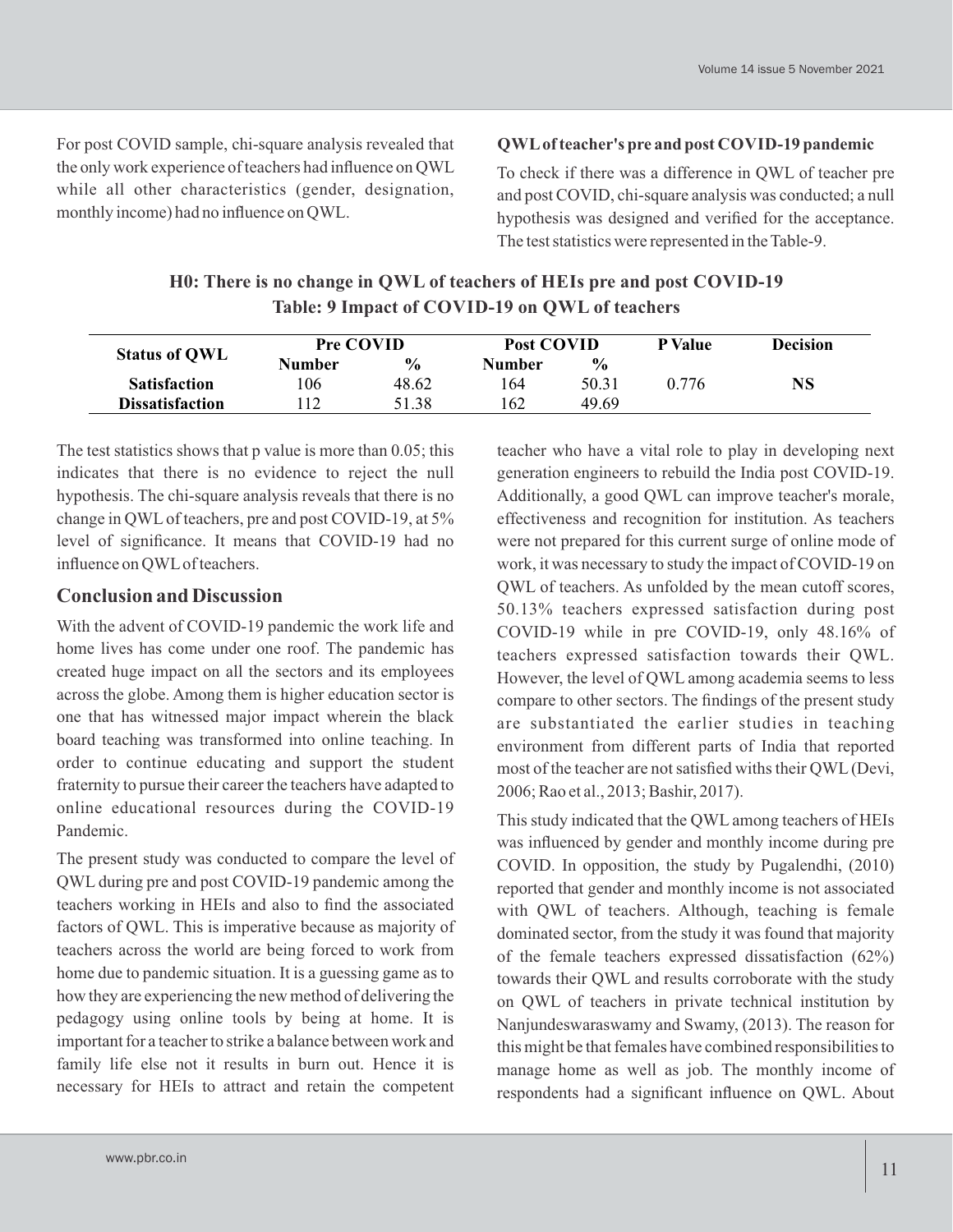70% of respondents reported less than Rs. 60000 as their monthly income. Majority of teachers reported that their monthly income was not adequate and apt given the nature of the job, knowledge and work experience. Generally, human basically depends on his monthly income to satisfy his needs and to afford a good standard of living. The results are in line with the results reported by Sturman, (2003) on QWL of teachers in England. The work experience and designation of respondents had no influence on QWL. This is in line with the results reported on QWL of teachers in Mysore city by Manju, (2014). The study findings revealed that mostly the teachers who were assistant professors expressed high level of dissatisfaction towards their QWL and it is corroborated by the study done by Rao et al., (2013) on teachers of Jammu University.

In case of post COVID sample, the QWLwas influenced by experience of respondent. More specifically, teachers with less experienced were prone to dissatisfaction while senior teachers with more work experience reported high satisfaction towards their QWL. These findings are in line with the study conducted by Sturman, (2003) on QWL of teachers in England concluded that senior staff are more satisfied with their QWL. Additionally study findings revealed that teachers perceived that gender, designation and monthly income had no influence on their QWL. The findings were supported by the earlier study conducted by Bharathi et al., (2010) on QWL of technical education teachers in Tamilnadu state.

The current study demonstrated the impact of COVID-19 on QWL of teachers working in HEIs. It appears strange as the study findings indicated that there was no impact of COVID-19 pandemic on QWL of teachers. It means that teachers of HEIs were more flexible, well equipped and adaptive to the changes and managed the crisis very well.

Another important interpretation of this comparative study was that, the QWL factors perceived by the teachers during pre and post COVID were entirely different. The pre COVID sample revealed that a healthy work environment, fair compensation and rewards, good work life balance and the amiable relationship and cooperation shared with the peers and management are assumed to the significant QWL factors by the teachers of HEIs. The study findings are supported by many researchers who have acknowledged the importance of these QWL factors perceived by academia (Ishak et al., 2018).

Whilst, during post COVID period, the teachers have attached more importance to job satisfaction and security, training and development, flexibility in work, the autonomy of work and the work load and how these factors have enhanced the QWL. The study findings are in line with the study by Sirgy et al., (2008) which reported that to job satisfaction and security, training and development, flexibility in work, the autonomy of work and the work load can improve the work life. During COVID-19, the concept of work from home has ascertained a good QWL, as teachers were involved in self learning or training by trial and error attempts to use tech-tools to create the study materials and deliver the pedagogy. Additionally, remote working provided high level of work autonomy and flexitime helped especially female teachers to manage/balance both work and household chores evidently with increased work load. All the factors would act as catalyst to increase the job satisfaction and security of teachers.

Post COVID-19, the HEIs have added responsibility to produce more effective, dynamic and skilful young minds to repair the damage caused by the pandemic and to rebuild the Indian economy. Ateacher is said to plays a critical role in developing, fostering and transforming the young minds into future human resource. Therefore, the HEIs should make ways for improving QWL of their teachers as highly qualified and dedicated teachers have a tendency to deliver their best by building a good rapport with student's community thereby promoting a good teaching learning process. Such positivity expressed by teachers would enhance the commitment towards their institutions (Sirgy et al., 2001).

It is important to ensure that teachers experience a good QWL as it helps them to realize their potential and contribute their best for the growth and development of the HEIs. To improve QWL of teachers, it is quintessential for management of HEIs to identify and satisfy those factors which teachers presume to be important during their stay at work (Ishak et al., 2018). The QWL dimensions are based on perpetual state of mind of human and it intend to vary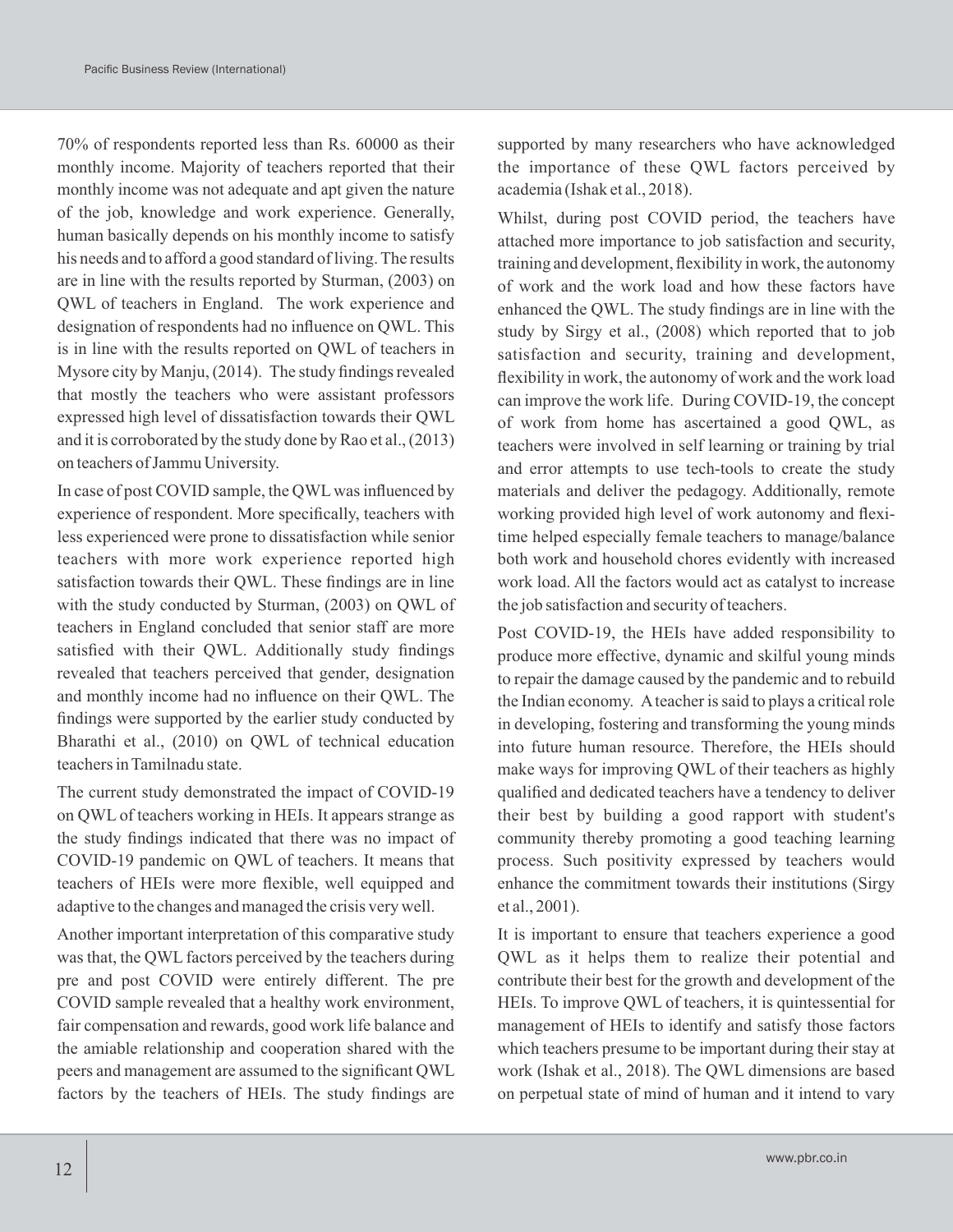based on given situation. The management of HEIs must focus identified QWL factors for the post COVID-19 sample and ensure that these factors are satisfied to improve teachers QWL.

# **Practical Implications**

With the outrage of COVID-19 Pandemic runs its course, yet the management and teachers of many HEIs are forced to operate/function remotely by working from home for education continuity for the benefits of students. This has rapidly upended the normal working style of teachers and also caused teachers to migrate from conventional black board teaching to technology enabled teaching by designing and developing their own academic materials.

This has caused many challenges for teachers due to issues pertaining to lack of technological facilities and space constraints with regard to family status at home to attend to work. Further, they often find it more difficult to distinguish between work life and home lives (Ramarajan and Reid, 2013). This would affect the teachers work life and low satisfaction of QWL can results in poor performance, detached work engagement, unauthorized leaves and frequently change of jobs (Efraty, et.al, 2000). During this crisis, it is important for HEIs to retain and motivate the teachers as they are vital resources for growth and success of the institution. As teaching is thought of to be a noble and valued profession as teachers play a significantly role in creating the future human capital. Hence it is important for management of HEIs must support their staff to enhance their lifestyle by periodically measuring the employees QWL (Duyan et, al., 2013). Such periodic assessment will have a huge impact on improving the teacher's commitment levels, productivity and to upload the image of the institution.

#### **References**

- Anand, V. (2013). Quality of work life among employees in Indian textile industry–A pragmatic approach. Global research analysis, 2(5), 153-154
- Bashir, B. Impact of Quality of Work Life on Job Satisfaction and Organizational Commitment of University Teachers in JandK.
- Bharathi, P. S., Umaselvi, M., & Kumar, N. S. (2010) Quality of Work Life: Perception of College Teachers.

Retrieved from http://mpra.ub.unimuenchen.de/27868/.

- Bhatnagar, T., & Soni, H. (2015). Impact of quality of work life on job satisfaction of school teachers in Udaipur City. *IOSR journal of Business and Management*, *17*(3), 10-14.
- Browne, M., & Cudeck, R. (1993). Alternative ways of assessing model fit. In: K. A. Bollen & J. S. Long (Eds.), Testing structural equation models (pp. 136–162). Thousand Oaks, CA: Sage
- Byrne, B. M. (2013). *Structural equation modeling with Mplus: Basi c conc epts, appli cations, and programming*. routledge.
- Devi, V. R. (2006). Job Satisfaction among University Teachers. SCMS Journal of Indian Management, OctoberDecember, 3(4), pp. 87-94.
- Dubey, A. D., & Tripathi, S. (2020). Analysing the sentiments towards work-from-home experience during covid-19 pandemic. Journal of Innovation *Management*, *8*(1).
- Duyan, E. C., Aytaç, S., Akyildiz, N., & Van Laar, D. (2013). Measuring work related quality of life and affective well-being in Turkey. *Mediterranean Journal of Social Sciences*, *4*(1), 105-105.
- Efraty, D., Sirgy, M. J.,  $\&$  Siegel, P. (2000). The job/life satisfaction relationship among professional accountants: Psychological determinants and demographic differences. In *Advances in Quality of Life Theory and Research* (pp. 129-157). Springer, Dordrecht.
- Fajemisin, T. A. (2002). Quality of work life: A study of employees in West Africa. *African Business Review*, *13*(4), 501-517.
- Hackman, J. R., & Suttle, J. L. (1977). Improving life at work: Behavioral science approaches to organizational change.
- Hair JF, Anderson RE, Tatham RL, Black WC (1998), Multivariate Data Analysis, Prentice- Hall, Upper Saddle River, New Jersey. In: Marcin Pont and Lisa McQuilken (2002). Testing the Fit of the BANKSERV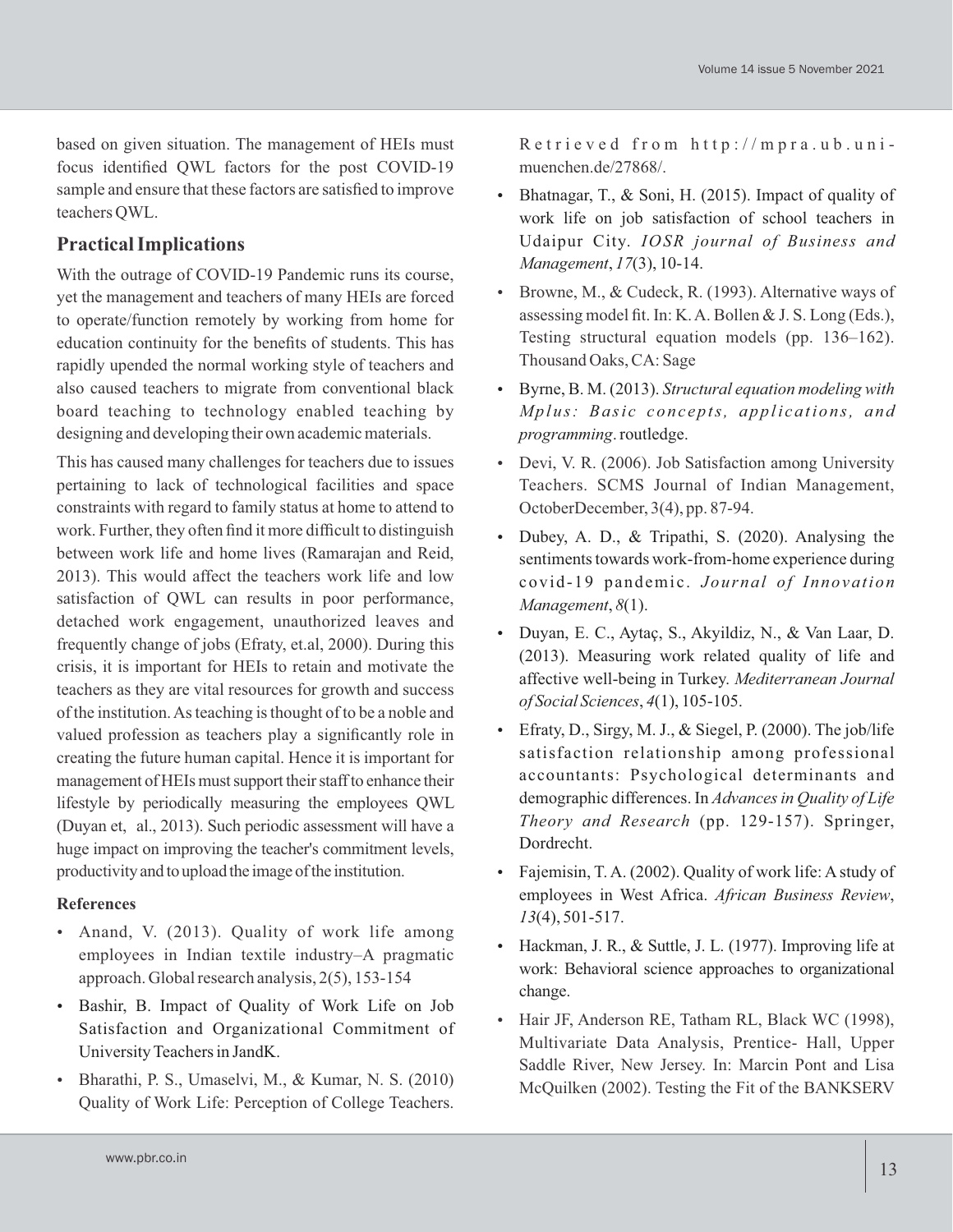Model to BANKPERF Data. ANZMAG conference proceedings.865

- $\bullet$  Ishak, S. I. D., Abd Razak, N., Hussin, H., Fhiri, N. S., & Ishak, A. S. (2018). A literature review on quality teacher's working life. In *MATEC Web of Conferences* (Vol. 150, p. 05094). EDP Sciences.
- Jena, A. K., Bhattacharjee, S., Devi, J., & Barman, M. (2020). Effects of Web 2.0 Technology Assisted Slideshare, YouTube and WhatsApp on Individual and Collaborative Learning Performance and Retention in Tissues System. *Online Submission*, *8*(1), 25-36.
- Jerome, S. (2013). A study on quality of work life of employees at Jeppiaar Cement Private Ltd: Perambalur. International Journal of Advance Research in Computer Science and Management Studies, 1(4), 49-57.
- Kaplan, L. S.,  $&$  Owings, W. A. (2002). The politics of teacher quality: Implications for principals. *NASSP Bulletin*, *86*(633), 22-41.
- Kline, R. B. (1998). Software review: Software programs for structural equation modeling: Amos, EQS, and LISREL. *Journal of psychoeducational assessment*, *16*(4), 343-364.
- Kaiser, H. F., & Rice, J. (1974). Little jiffy, mark IV. *Educational and psychological measurement*, *34*(1), 111-117.
- Manju, N. D. (2014). Emotional Intelligence of B Ed student teachers. *International Journal of Education and Psychological Research*, *3*(4), 41-45.
- McBer, H. (2000). A model of teacher effectiveness. *Department for Education and Employment. Recuperado el*, *15*, 01-06.
- Nazir, U., Qureshi, T. M., Shafaat, T., & Ilyas, A.  $(2011)$ . Office harassment: A negative influence on quality of work life. African Journal of Business Management, 5(25), 10276.
- Pugalendhi, S. B. (2010). Quality of work life: Perception of college teachers.
- Ramarajan, L., & Reid, E. M. (2013). Changes in Work, Changes in Self? Managing our Work and Non-Work Identities in an Integrated World. *European Business Review*.
- Rao, T., Arora, R. S., & Vashisht, A. K. (2013). Quality of work life: a study of Jammu University teachers. *Journal of Strategic Human Resource Management*, *2*(1), 20.
- Reena, G.,  $&$  Jayan, C. (2012). Role of quality of work life on the job attitude and personal effectiveness of engineering college teachers. South Asian Academic Research Journals, Academicia 2 (6).
- Rose, R. C., Beh, L., Uli, J., & Idris, K. (2006). Quality of work life: Implications of career dimensions. *Journal of Social Sciences*, *2*(2), 61-67.
- Sharplin, E., O'Neill, M., & Chapman, A. (2011). Coping strategies for adaptation to new teacher appointments: Intervention for retention. *Teaching and Teacher Education*, *27*(1), 136-146.
- Singh, M., Ingle, N. A., Kaur, N., & Yadav, P. (2015). Evaluation of knowledge and attitude of school teachers about emergency management of traumatic dental injury. *Journal of International Society of Preventive & Community Dentistry*, *5*(2), 108.
- Singh, O. P.,  $&$  Singh, S. K. (2015). Quality of work life of teachers working in higher educational institutions: A strategic approach towards teacher's excellence. International Journal of Advance Research in Computer Science and Management Studies, 3(9), 180-186.
- Singh, T., & Srivastav, S.K. (2012). "QWL and Organization Efficiency: a Proposed
- Sirgy, M. J. (2001). *Handbook of quality-of-life research: An ethical marketing perspective* (Vol. 8). Springer Science & Business Media.
- $\bullet$  Sirgy, M. J., Reilly, N. P., Wu, J., & Efraty, D. (2008). A work-life identity model of well-being: Towards a research agenda linking quality-of-work-life (QWL) programs with quality of life (QOL). *Applied Research in Quality of Life*, *3*(3), 181-202.
- Solomon, R. P., & Daniel, B. J. M. (2015). Discourses on race and "white privilege" in the next generation of teachers. In *Revisiting The Great White North?* (pp. 193-204). SensePublishers, Rotterdam.